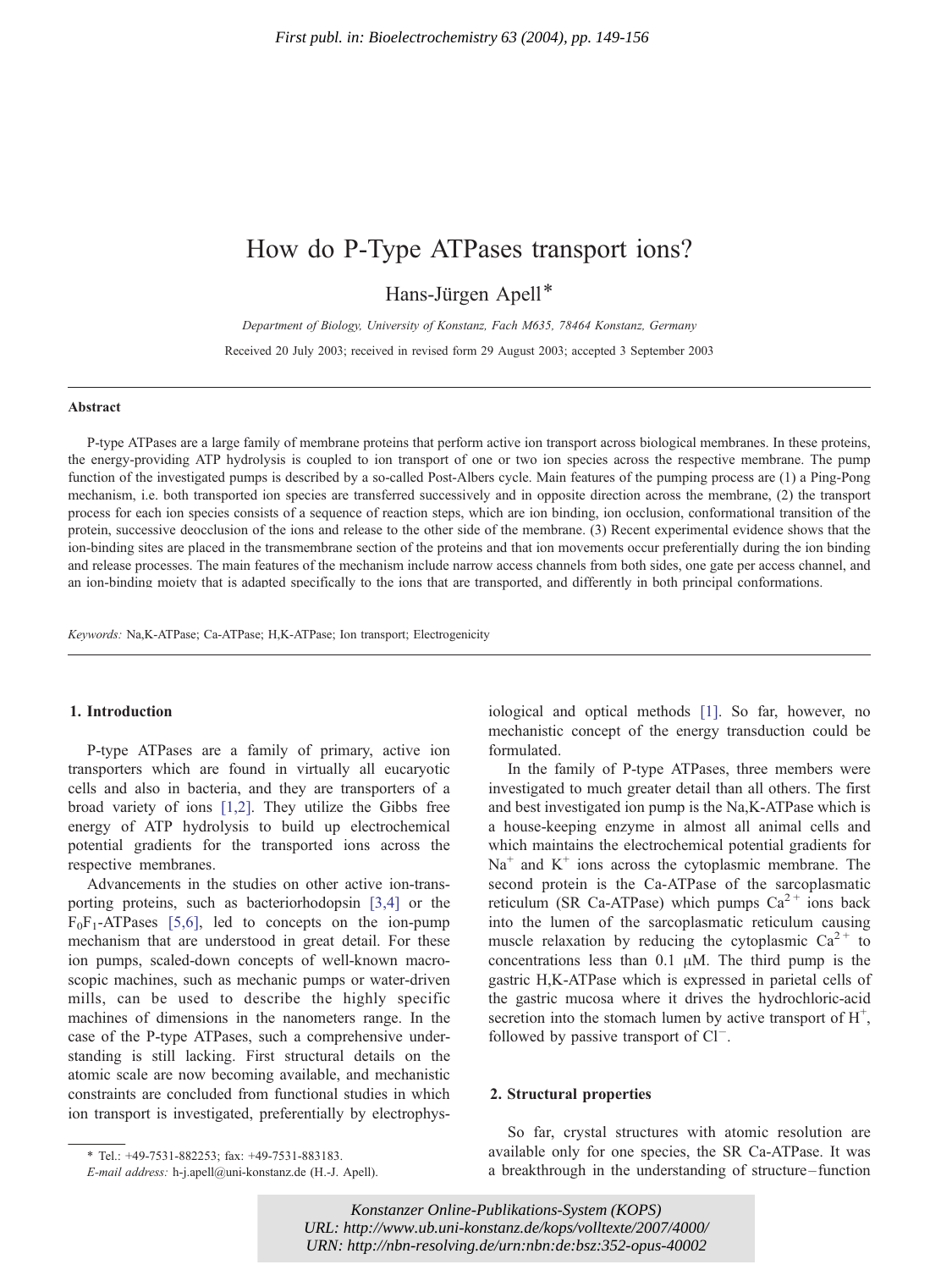<span id="page-1-0"></span>relationships when the first highly resolved 3D structure of the Ca-ATPase of the sarcoplasmatic reticulum in its  $E_1$ conformation with 2  $Ca^{2+}$  ions bound (" $Ca_2E_1$ ") [\[7\]](#page-6-0) became available with a resolution of 2.6  $\AA$  (Fig. 1A). This structure confirms the topological organization of ten transmembrane helices which was deduced for Ca, Na,K-, and H,K-pumps by biochemical techniques [\[8\],](#page-6-0) however, the structure reveals several unexpected features. It was found [\[7\]](#page-6-0) that (a) both ions are located side by side with a distance of 5.7 A close to the middle of the transmembrane section of the protein, (b) the ion-binding sites are surrounded by the transmembrane helices M4–M6 and M8, (c) the  $\alpha$  helices M4 and M6 are partly unwound to provide an efficient coordination geometry for the two  $Ca^{2+}$  ions, and (d) a cavity with a rather wide opening, surrounded by M2, M4 and M6 is discussed as an access structure on the cytoplasmic side. The outlet of  $Ca^{2+}$  is likely to be located in the area surrounded by M3–M5. The parts of the protein protruding into the cytoplasm are divided into three domains, two domains, N (nucleotide) and P (phosphorylation), are formed by the loop between M4 and M5, well separated from a third A domain (actuator or anchor) formed by the loop between M2 and M3 and the tail leading into M1.

As a second structure of the SR Ca-ATPase, an  $E<sub>2</sub>$ conformation stabilized by the specific inhibitor tharpsigargin (" $E_2(TG)$ "), became available with a resolution of 3.1 Å [\[9\]](#page-6-0) (Fig. 1B). Due to the low  $Ca^{2+}$ -binding affinity of the  $E_2$  state of the protein, it was not possible to obtain crystals with  $Ca^{2+}$  ions bound which would allow a direct determination of the position of the binding sites of this conformation.

Despite the previously often discussed concept that no major structural rearrangements are expected in the membrane domains between different conformations of the pump, the reported changes of position and tilt of the first six transmembrane helices are dramatic (Fig. 1C,D). The rearrangement of the membrane helices during the transition from the  $E_1$  to  $E_2$  state disrupts the almost perfect coordination of the two  $Ca^{2+}$  ions, thus explaining the decrease of



Fig. 1. Structure of the Ca-ATPase of the sarcoplasmatic reticulum in both principal conformations as resolved by their crystal structure. (A) In its conformation  $Ca_2E_1$  (PDB file 1EUL), the spatial resolution was 2.6 Å [\[7\].](#page-6-0) (B) The structure in the E<sub>2</sub> conformation (PDB File 1IWO) was stabilized by tharpsigargin (not shown), E<sub>2</sub>(TG) and obtained from crystals with a resolution of 3.1 Å [\[9\].](#page-6-0) Details of the arrangement of the membrane helices of the SR Ca-ATPase in both resolved conformations,  $Ca_2E_1$  (C) and  $E_2(TG)$  (D) with proposed access pathways to the ion-binding sites inside the membrane (adapted from [Ref. \[9\]\)](#page-6-0).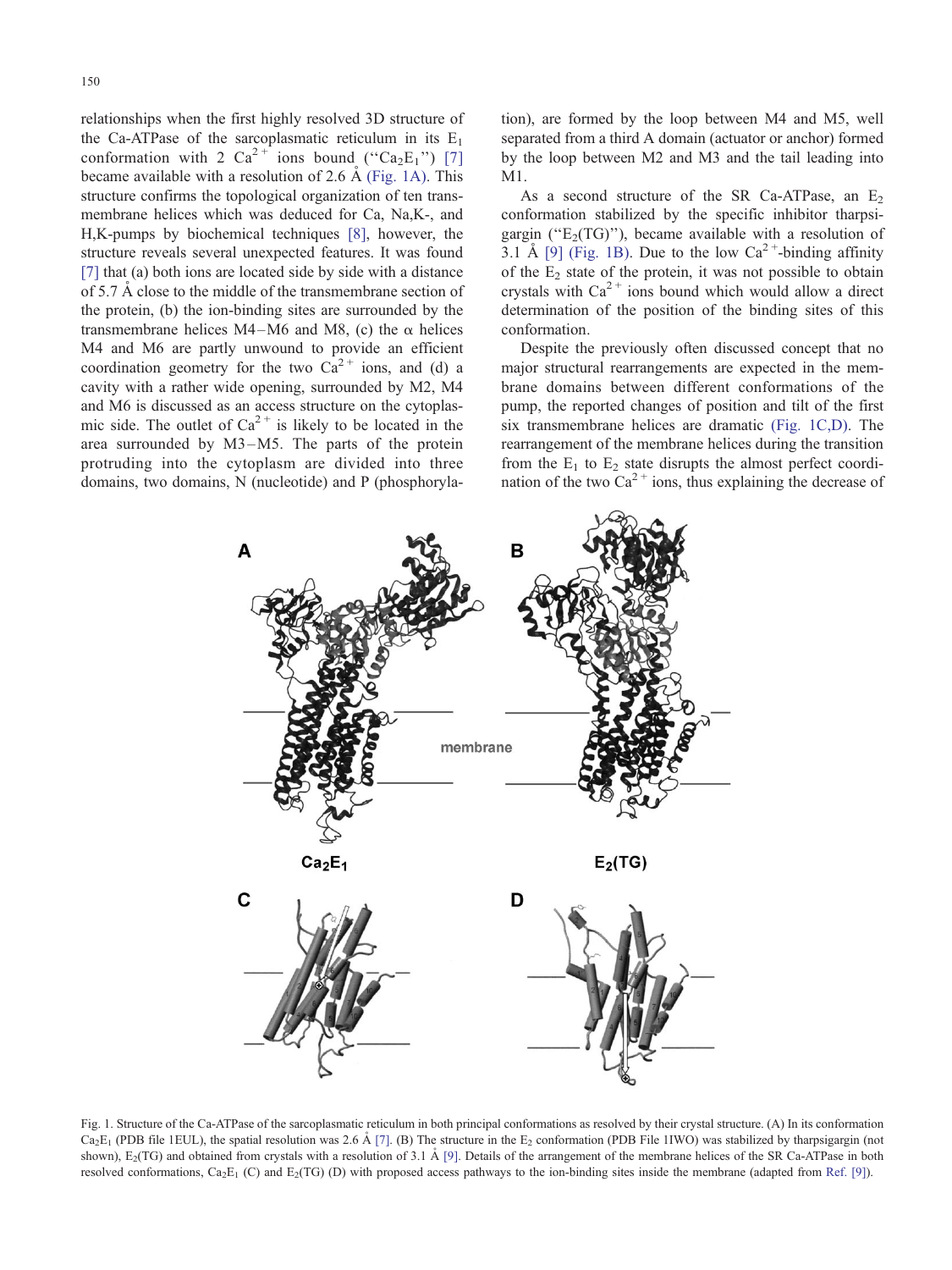<span id="page-2-0"></span>the binding affinity by more than three orders of magnitude may be explained. For more details, confer [Ref. \[9\].](#page-6-0)

So far the SR Ca-ATPase is the only P-type ATPase for which such a detailed structural resolution is available. From other members of this family, only images with a lower resolution of about 8  $\AA$  are available [10-12]. A comparison of such images with a similarly resolved SR Ca-ATPase structure [\[13\]](#page-6-0) indicates that they agree in most of the important structural details.

The enzymatic part of all P-type ATPases is formed mainly by the cytoplasmic loops L23, L45 and the N terminus of the  $\alpha$  subunit, and it is well conserved in all species investigated so far. The structure of the membrane part of the protein, which performs ion-transport function, consists of 10 transmembrane segments whose amino-acid sequences are rather similar for all three pumps. However, specific differences in the amino-acid sequences were found with respect to charge and polarity, accounting for the different functional properties, which may be summarized by their transport stoichiometry:  $3Na^{+}/2K^{+}/1ATP$  for the  $Na,K-ATPase$ ,  $2H^{+/2}K^{+/1}ATP$  for the H,K-ATPase and  $2Ca^{2+}/2H^{+}/1$  ATP for the SR Ca-ATPase.

## 3. Functional properties

The pump function of all three ion pumps can be described by a so-called Post-Albers cycle (Fig. 2). Main features of the pumping process are (1) a Ping-Pong mechanism, i.e. both transported ion species are transferred successively and in opposite direction across the membrane, (2) the transport process for each ion species consists of a sequence of reaction steps: ion binding, ion occlusion (in combination with enzyme phosphorylation or dephosphor-



Fig. 2. Post-Albers cycle for the P-type ATPase.  $E_1$  and  $E_2$  are conformations of the ion pump with ion-binding sites facing the cytoplasm and extracellular medium, respectively.  $\nu$  ions of species X and  $\mu$  of species Y are transported out of and into the cytoplasm of the cell, respectively.  $(X<sub>n</sub>)E<sub>1</sub>$ -P, and  $E<sub>2</sub>(Y<sub>n</sub>)$  are occluded states in which the ions bound are unable to exchange with either aqueous phases. Enzyme phosphorylation and dephosphorylation occur on the cytoplasmic side of the protein.

ylation), conformational transition of the protein, successive deocclusion of the ions and release to the other side of the membrane.

An ion transport by a membrane protein is called electrogenic when net charge is moved across the membrane, and thus affects the membrane potential by charging or discharging the membrane capacitance (depending on the direction of the charge movement). Conversely, the charge transport by electrogenic ion transporters may be modulated by the membrane potential [\[14\].](#page-6-0) This definition of electrogenicity was originally introduced for the whole transport cycle of ion pumps. On this basis, an overall electrogenicity of the Na,K-ATPase and SR Ca-ATPase is given, which transfer one or two positive elementary charges across the membrane, respectively. The transport of the H,K-ATPase is not electrogenic since its stoichiometry is  $2H^+/2K^+$  per transport cycle. Because it is possible to restrict the transport process experimentally to half cycles in which only one ion species is translocated, it was found that both  $H^+$  and  $K^+$ transport translocate net charge across the membrane. Therefore, the definition of 'electrogenicity' was introduced also for partial reactions of the transport cycle [\[1,15\].](#page-6-0)

# 3.1. Fluorescence techniques for detection of electrogenic partial reactions

In the case of the Na,K-ATPase, electrophysiological techniques were widely applied to investigate the various electrogenic reaction steps of the Post-Albers cycle. Similar investigations cannot be easily performed with the SR Ca-ATPase, since the (leak) conductance of the SR membrane is high due to its permeability for monovalent ions so that both aqueous phases are electrically short circuited. In the case of the gastric H,K-ATPase, the isolated ion-pump containing preparation consists of vesicles which are too small to be patched by electrodes, and therefore, no direct electrophysiological methods can be applied. For a review of the various experimental techniques used for P-type ATPases, see [Ref. \[1\].](#page-6-0)

An alternative experimental approach makes use of lipidsoluble, fluorescent styryl dyes, such as RH237 and RH421, which were used since 1988 to trace pump activity of the Na,K-ATPase [\[16,17\].](#page-6-0) These dyes, and others of the styryl family, are hydrophobic compounds of amphiphilic character, which insert into lipid membranes in an aligned manner [\[18\].](#page-6-0) Due to their electrochromic mechanism, they detect changes of local electric fields in the membrane dielectric, and therefore, report charge movements in membrane preparations in which the ion transporters are present in a sufficiently high density ( $>10^3$  per  $\mu$ m<sup>2</sup>) [\[18\].](#page-6-0) Styryl dyes are so-called fast dyes since their response times are in a submicrosecond range. They can be applied to membrane vesicles or to flat membranes, such as purified microsomal preparations of the Na,K-ATPase, so that not a transmembrane ion transport is detected but movements of ions into the membrane domain of the ion pumps or ion release to the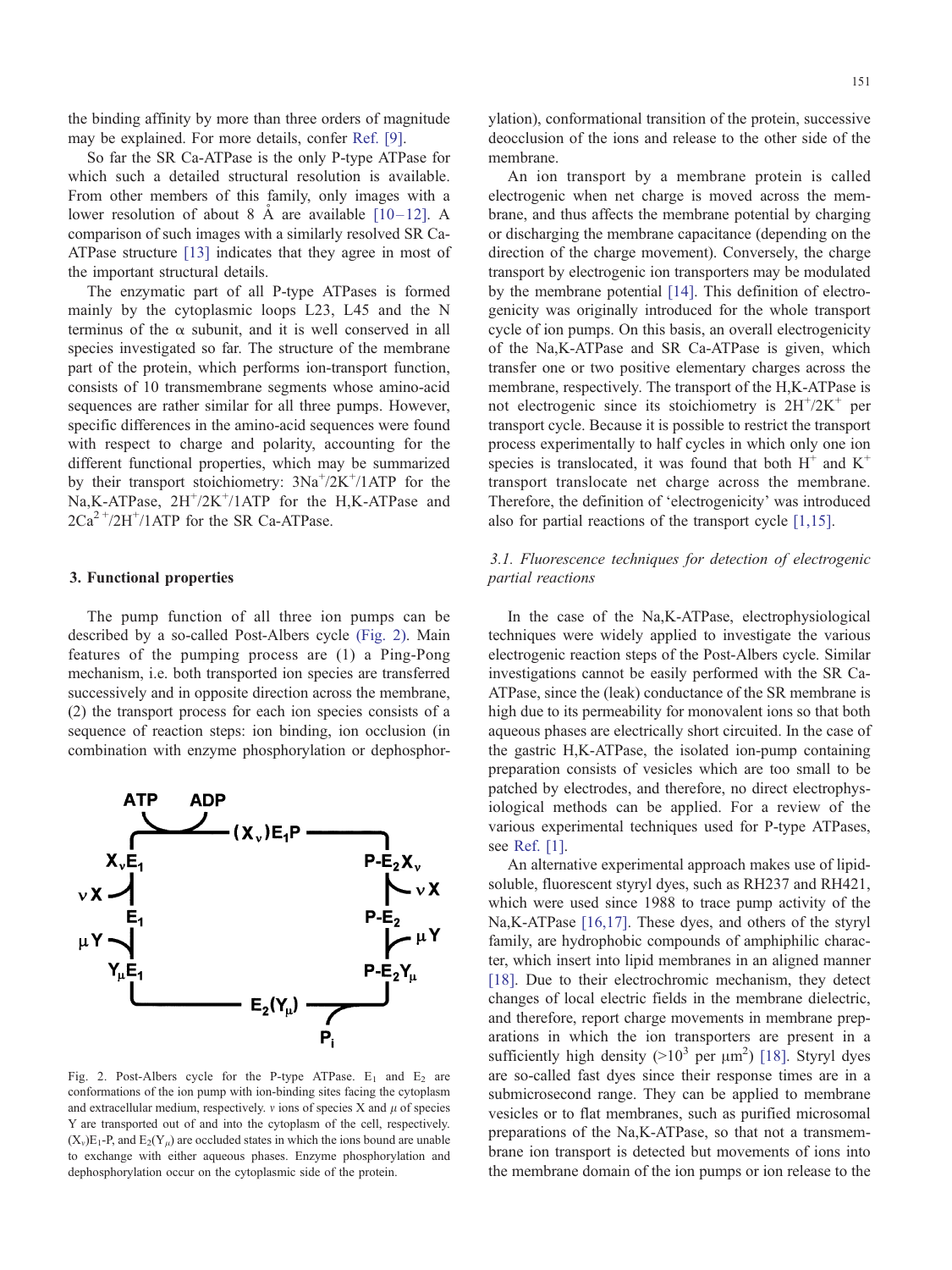aqueous phase [\[19\].](#page-6-0) With this method, a wide spectrum of partial reactions of the Na,K-ATPase was studied and analyzed which led to an advanced understanding of ionbinding affinities  $[19-22]$ , rate constants of single reaction steps  $[23-27]$  and the energetics of the pump cycle  $[28]$ .

Styryl dyes were also used to investigate ion transport through the SR Ca-ATPase [\[29,30\],](#page-6-0) and recently, comparable applications to vesicles containing the gastric H,K-ATPase were demonstrated [\[31\].](#page-7-0)

# 3.2. Electrogenic partial reactions of the NA,K-ATPase, CA-ATPase and H,K-ATPase

Electrogenic transport implies the movement of charge through the protein dielectric. When compared with the Post-Albers scheme of the pumps [\(Fig. 2\),](#page-2-0) the outwarddirected charge movement occurs in the reaction sequence of (at least) four steps: ion binding, occlusion, conformation transition and ion release (for the sake of simplicity, we assume  $v = 1$ ),  $E_1 \rightarrow XE_1 \rightarrow (X)E_1P \rightarrow P-E_2X \rightarrow P-E_2$ . To quantify such charge movements, we consider a potentialenergy profile for an ion along its pathway through the membrane which is modified according to the properties of the different states in the half cycle (Fig. 3). The 'dielectric' distance (or 'dielectric coefficient') was introduced as char-



Fig. 3. Potential-energy profile of a transported ion along its pathway in states  $XE_1$ ,  $(X)E_1$ -P and P-E<sub>2</sub>X. The high energy barriers symbolize a virtually impenetrable structure for the ion.  $\alpha'$ ,  $\beta'$ ,  $\beta''$  and  $\alpha''$  represent relative dielectric distances which characterize the fraction of the membrane potential that has to be traversed by ions between two neighboring pump states. In the occluded state, equilibration between binding site and aqueous phase is blocked on both sides. Nonzero values of the dielectric distances correspond to an electrogenic contribution. Dielectric and spatial distances are not necessarily the same.

<span id="page-3-0"></span>

Fig. 4. Fluorescence changes of the styryl dye RH421 bound to Na,K-ATPase-containing membrane fragments. About 9  $\mu$ /ml protein was equilibrated at 20  $^{\circ}$ C with 200 nM RH421 in the presence of 25 mM histidine, 5 mM  $MgCl<sub>2</sub>$  and 0.5 mM EDTA. The initial fluorescence level reports the specific fluorescence of the ion pump in the absence of  $Na<sup>+</sup>$  and  $K^+$  ions (E<sub>1</sub>). Addition of 20 mM NaCl leads into state Na<sub>3</sub>E<sub>1</sub>. The fluorescence decrease by approximately 25% indicates an import of positive charge into the protein dielectric [\[18\].](#page-6-0) Addition of 10  $\mu$ M ATP mediates the transition into state P-E<sub>2</sub> (due to the low  $Na<sup>+</sup>$  binding affinity in P-E<sub>2</sub>). The fluorescence increase is caused by the release of the three  $Na<sup>+</sup>$  ions. The subsequent addition of 20 mM KCl caused  $K^+$  binding, enzyme dephosphorylation and  $K^+$  occlusion, and is associated with a fluorescence decrease by import of the positive charges.

acteristic parameter to describe the fraction of the membrane dielectric over which the charge is shifted perpendicularly to the plane of the membrane [\[14\].](#page-6-0) If a dielectric coefficient is greater than zero, the respective reaction step (according to the Post-Albers scheme) is termed 'electrogenic.' In Fig. 3, for example, the dielectric coefficient for cytoplasmic binding of the cation X would be  $\alpha'$ . (According to the conservation principle, the condition,  $\alpha' + \beta' + \beta'' + \alpha'' = 1$ , has to be fulfilled for the transfer of each ion across the whole membrane).

A typical fluorescence experiment with the styryl dye RH421 is shown in Fig. 4. It reveals electrogenic partial reaction in the case of the Na,K-ATPase. The fluorescence changes upon substrate addition were produced by cytoplasmic  $Na<sup>+</sup> binding, extracellular Na<sup>+</sup> release and extracellular$  $K^+$  binding [\[24\].](#page-6-0) The striking difference of the fluorescence amplitude in binding and release of three  $Na<sup>+</sup>$  ions, as well as the electroneutral release of two  $K^+$  ions on the cytoplasmic side (not shown), was explained for a long time by the assumption that the two cytoplasmic sites, from which the two  $K^+$  ions are released and to which the first two  $Na^+$  ions bind, are located close to the cytoplasmic surface of the protein [\[15\].](#page-6-0) When the structure of the SR Ca-ATPase was resolved and clearly showed that the binding sites in this protein are deep inside the membrane domain of the pump, this idea had to be revisited. Either the assumption of a location at the surface had to be sacrificed or one had to propose that the ion-binding sites of the Na,K-ATPase are formed completely different, despite the high homology in the amino-acid sequence between Na,K-ATPase and SR Ca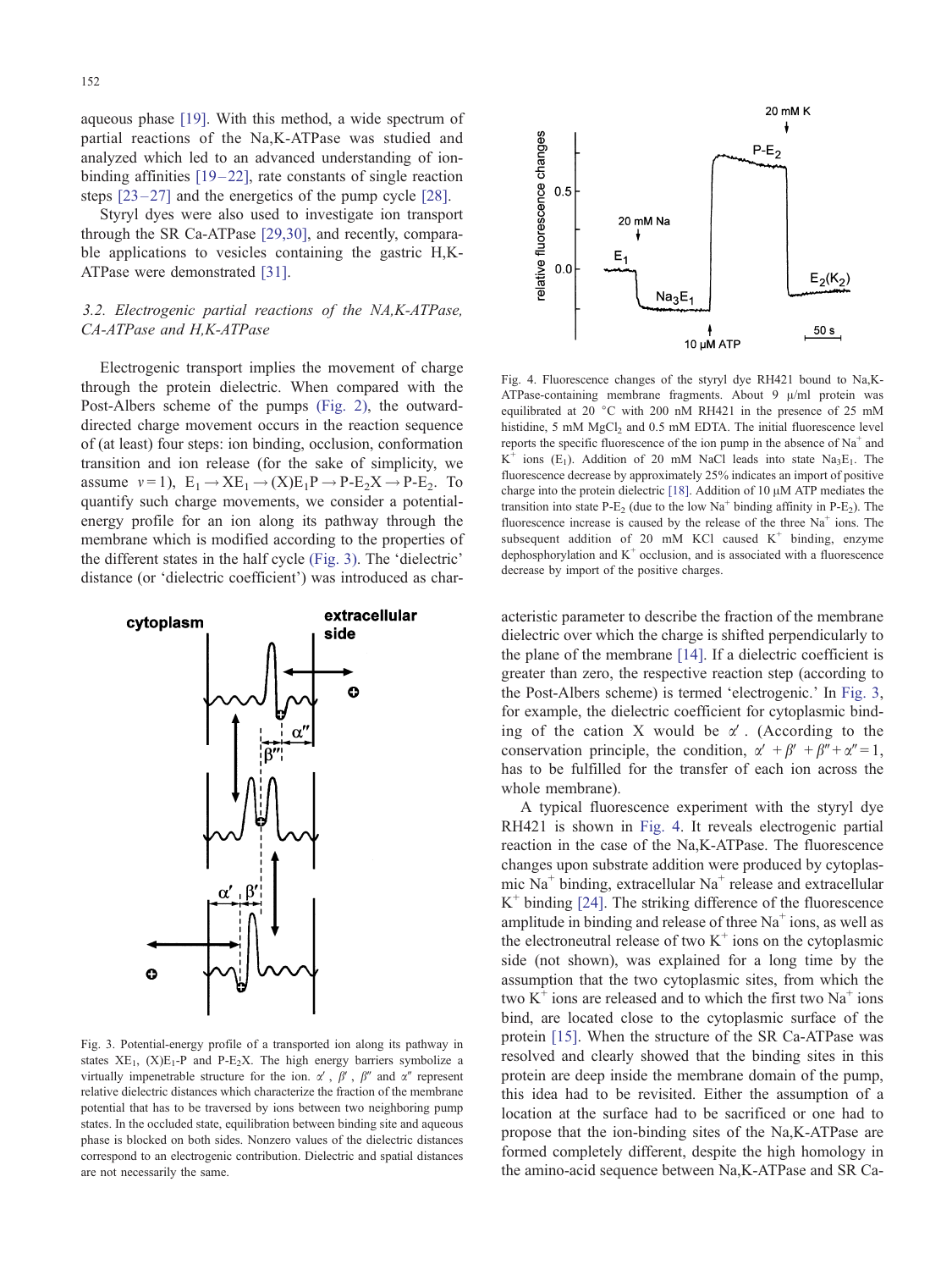ATPase. Recent experimental evidence supported affirmatively a localization of the binding sites within the membrane domain [\[32\].](#page-7-0) It was found that in the  $E_1$  conformation of the Na,K-ATPase the two binding sites which bind  $K^+$  or Na<sup>+</sup> ions are always occupied in physiological pH, if not by transported cations then by  $H^+$  ions. (In contrast to the first two sites, the third site is exclusively Na<sup>+</sup>-selective.) The



Fig. 5. Electrogenic binding of cations to cytoplasmic binding sites as detected by electrochromic styryl dyes. The fluorescence decrease with increasing ion concentrations indicates import of positive charge into the membrane domain of the ATPases,  $E_1 + vX \rightleftarrows X_vE_1$ . (A) Na,K-ATPase: Na<sup>+</sup> binding in dependence of buffer pH. Experiments were performed in buffer containing 25 mM histidine, 0.5 mM EDTA, 200 nM RH421, pH was adjusted by HCl [\[32\].](#page-7-0) Aliquots of NaCl were added until no further fluorescence decrease could be observed. Data were fitted by the Hill function. The half-saturating Na<sup>+</sup> concentrations were 1.25 mM (pH 6), 0.6 mM (pH 7.5) and 0.2 mM (pH 8.5). (B) Ca-ATPase:  $Ca<sup>2+</sup>$  binding was studied in buffer containing 25 mM tricine, 50 mM KCl, 200 nM 2BITC, pH 7.2 [\[30\].](#page-7-0) The half-saturating  $Ca^{2+}$  concentration was 185 nM. (C) H,K-ATPase: pH titration was starting in buffer containing 25 mM imidazole, 5 mM MgCl<sub>2</sub>, 1 mM EDTA, 200 nM RH421, pH 8.5. The pH of  $H^+$  binding was determined to be 6.7.

competition between  $Na<sup>+</sup>$  and  $H<sup>+</sup>$  ions is shown in Fig. 5A. Therefore, the apparently electroneutral  $K^+$  release from and  $Na<sup>+</sup> binding to the two (unspecific) sites is in fact a cation$ proton counter-movement by which any net charge movement is hidden [\[32\].](#page-7-0)

On the basis of this finding, all three investigated P-type ATPases obey the same general mechanism, in which all ionbinding and release steps are the principal electrogenic reactions of the pump cycle. This is demonstrated in Fig. 5 exemplarily for one of these reactions, the cytoplasmic ionbinding reaction (the other ion-moving steps are discussed in [Ref. \[1\]\)](#page-6-0). In equilibrium titration experiments, binding of  $Na<sup>+</sup>$  to the Na,K-ATPase, of Ca<sup>2+</sup> to the SR Ca-ATPase and of  $H^+$  to the H,K-ATPase not only revealed the electrogenicity by the fluorescence decrease, but also allowed in addition the determination of the half-saturating ion concentrations,  $K_{1/2}$ . In the case of the Na,K-ATPase,  $K_{1/2}$  is pH dependent, and a detailed analysis revealed competitive inhibition of the binding of the first  $2Na<sup>+</sup>$  by  $2H<sup>+</sup>$  and (net) electrogenic binding of the third to a  $H^+$ -insensitive site [\[32\].](#page-7-0)

### 4. The ion-transport mechanism

On the basis of the findings on the electrogenicity of the reaction steps that perform ion translocation through the membrane domain of the three P-type ATPases investigated [\(Fig. 5\),](#page-3-0) it could be established that the major charge movements occurred during ion binding and release  $(\alpha')$ and  $\alpha''$ ). Ion occlusion and the conformation transition ( $\beta'$ and  $\beta$ ") were of minor importance. In the case of the Na,K-ATPase, for which the most detailed investigations are available, it was shown that  $\alpha' = 0.25$  [\[33\],](#page-7-0)  $\beta' = 0$  [\[34\],](#page-7-0)  $\beta''$  < 0.1, and  $\alpha'' = 0.65 + 0.2 + 0.2$  [\[35\].](#page-7-0)

Summarizing the above findings discussed in this presentation, it can be proposed that the high homology in amino-acid sequence and, most probably, a high similarity of the quaternary structure of the three ATPases is complemented by a single concept of the transport mechanism which allows a description of all transport phenomena observed so far. This concept is based on an alternate-access channel model discussed first by Läuger [\[36\].](#page-7-0) The main features of the adapted mechanism are shown as cartoon in [Fig. 6.](#page-5-0) They include (1) narrow access channels from both aqueous phases, (2) one gate per access channel and (3) an ion-binding moiety that is adapted specifically and differently to the ions that are transported in both principal conformations.

The transmembrane part of the pump, which is formed by 10 helices of the  $\alpha$  subunit and by the one helix of the  $\beta$ subunit (in the case of the Na,K-ATPase and H,K-ATPase), is represented in [Fig. 6](#page-5-0) as shaded box with a cavity inside the membrane. This cavity is connected to the aqueous phases on both sides by narrow access channels. Each half channel possesses a gate that is controlled by the protein conformation (including changes induced by ATP binding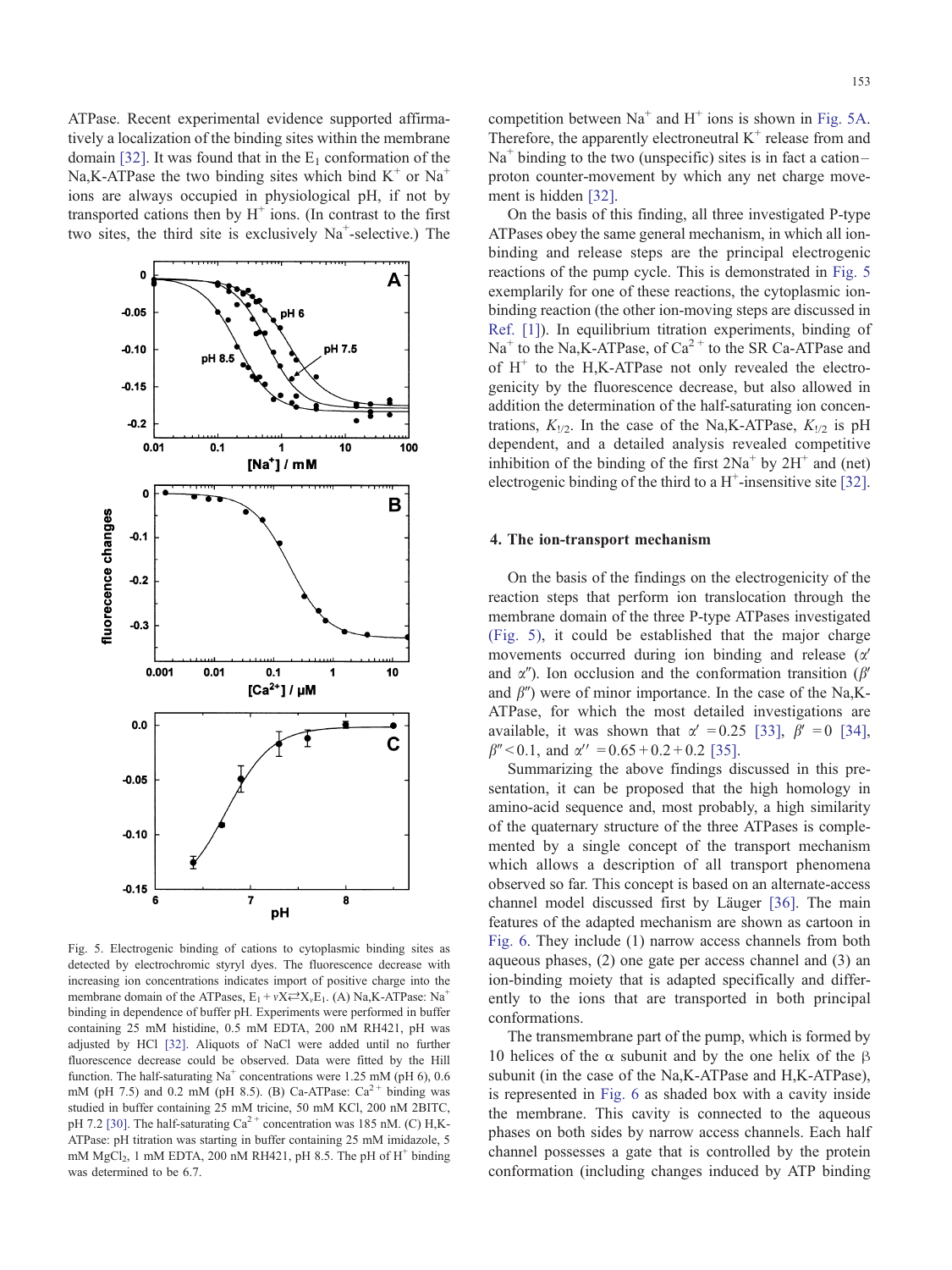<span id="page-5-0"></span>

Fig. 6. Schematic representation of the ion transport pathway and ion-binding sites in P-type ATPases. Access to the binding sites from the aqueous phases is controlled by gates that alternately open the pathway. The pump is in an occluded state when both gates lock the access channels. An open state of both gates would produce an ion-channel like behavior and is prohibited under physiological conditions.

as well as by protein phosphorylation/dephosphorylation). A consequence of this arrangement is that ion binding and release is electrogenic on both sides, as required by the experimental findings for all three pumps. Negative (partial) charges in the binding sites are required to coordinate the dehydrated cations and to reduce the Coulomb field of the cations in the largely apolar interior of the transmembrane part of the pump proteins.

The gates which block ion exchange between binding sites and aqueous phase are not necessarily mechanical barriers like floodgates. A look at the 3D structure of the crystallized  $Ca<sub>2</sub>E<sub>1</sub>$  conformation of the Ca-ATPase reveals that there is indeed no steric obstacle in the pathway between the binding sites and the luminal aqueous phase. Therefore, the gates which block the access channels have to be thought as energy barriers produced by an arrangement of amino-acid side chains that do not allow dehydrated ions to be coordinated, and thus make ion propagation energetically extremely unfavorable. In the  $E_1$  states, the right hand gate in cartoon of Fig. 6 is ''closed'', and access for ions is possible only from the cytoplasmic side. Correspondingly, in the states of  $E_2$ , the left gate is closed and ions can enter the binding sites only from the luminal (or extracellular) phase. Occluded states are transient states while the pumps run through their transport cycle and switch back and forth between both principal conformations. Occluded states are characterized by locking the binding moiety from both access channels. They are required to prevent an ion-channel like conformation that would short-circuit both aqueous phases. However, under ''unphysiological conditions'', a channellike behavior of the Na,K-ATPase could be produced by addition of Palytoxin, a potent marine toxin isolated from Palythoa toxica. In the presence of this compound, electric current fluctuations through the Na,K-ATPase were observed like those of a ''classic'' ion channel, with fluxes in the order of  $10^6$  ions per second [\[37\].](#page-7-0)

The third feature of the mechanistic model is the binding moiety deep inside the membrane domain. In case of the Ca-ATPase, it was found to be inside about  $30-40\%$  of the membrane thickness from the cytoplasmic surface [\[9\].](#page-6-0) In this moiety, ion-binding sites are formed in a way that they show differently high binding affinities for the transported ions in both principal conformations. In the case of the SR Ca-ATPase, it was shown by the crystal structure that in the  $E_1$  conformation, the two dehydrated  $Ca^{2+}$  ions are perfectly coordinated by amino-acid side chains that mimic a hydration shell. It can also be seen easily that the low  $Ca^{2+}$  affinity state, E<sub>2</sub>(TG), is produced by a severe disruption of the steric arrangement that forms ion-coordination in  $E_1$  [\[9\].](#page-6-0) A corresponding change may be proposed to occur also by the conformation transition between  $E_1$  and  $P-E_2$  of the Na,K-ATPase, since an increase of the half-saturating  $Na<sup>+</sup>$  concentration was observed from  $\sim$  7 mM (in E<sub>1</sub>) to  $\sim$  400 mM (in P-E<sub>2</sub>) [\[24\].](#page-6-0) After dissociation of the Na<sup>+</sup> ions, the moiety forming the binding-sites is thought to relax into a new equilibrium that is able to coordinate  $2K^+$  ions with high affinity  $(K_{1/2} \approx 0.1 \text{ mM})$  [\[20\].](#page-6-0)

When  $H^+$  ions are bound to these pumps instead of hydronium ions  $(H_3O^+)$ , the formation of a complex binding site with an up to six-fold coordination is not necessary,  $H^+$ may bind to a single carboxylate anion of an amino-acid side chain. Therefore, ''real'' binding sites do not have to be formed necessarily for the P-E<sub>2</sub>  $\rightarrow$  E<sub>1</sub> branch of the SR Ca-ATPase and for the  $E_1 \rightarrow P-E_2$  branch of the H,K-ATPase. In Fig. 6, the different affinity for ions in the binding sites is indicated by the altered shape of the center cavity in the cartoon.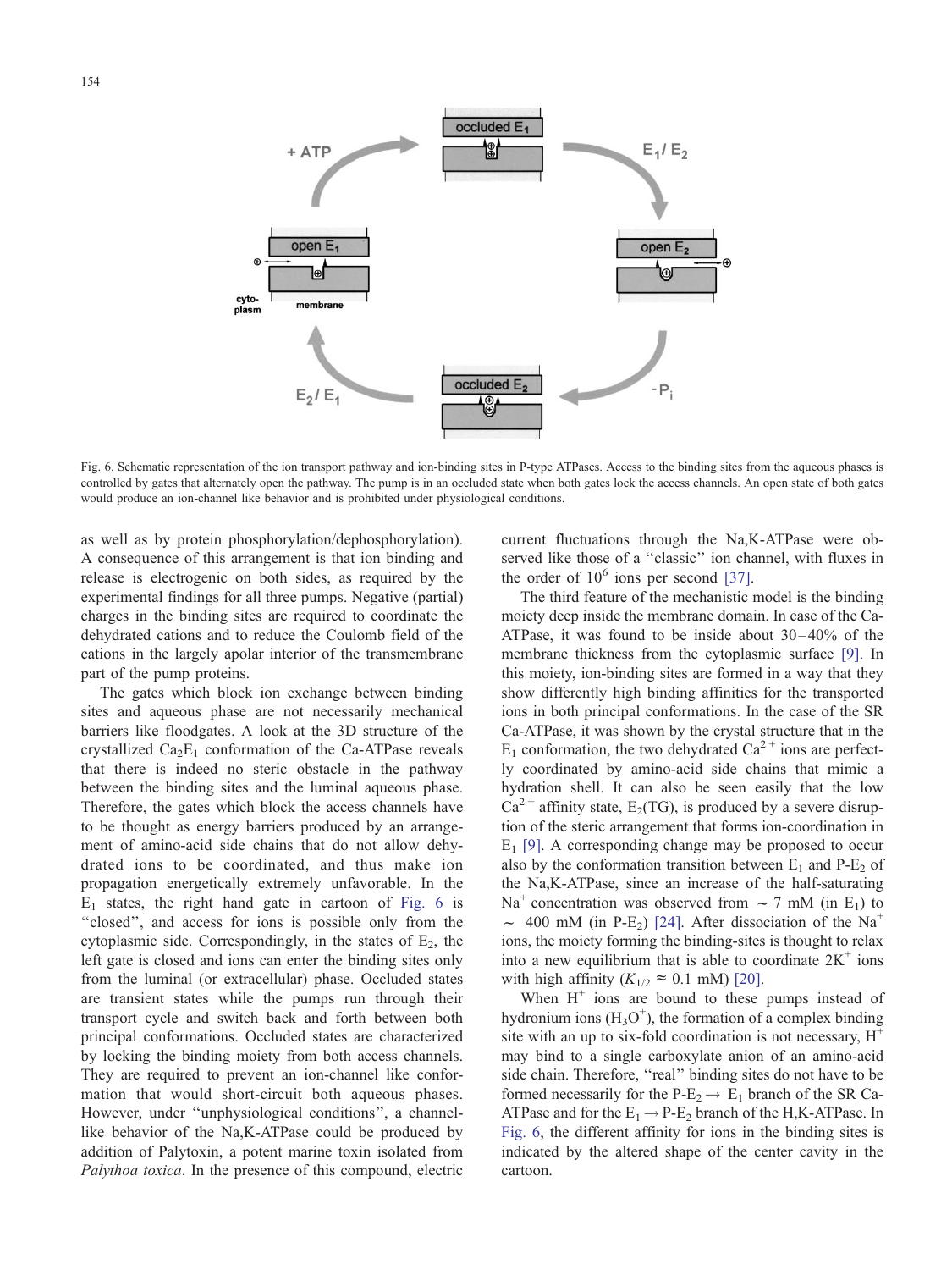### <span id="page-6-0"></span>5. Coupling of enzymatic and transport function

Important for the understanding of active ion transport by P-type ATPases is also the energetics of the protein. The Gibbs free energy of ATP hydrolysis,  $-\Delta G_{ATP}$ , is transformed into the electrochemical potential gradient for the ion(s) transported across the membrane during a pump cycle. However, so far no information became available, how the chemical energy is used which is transferred to the protein by binding of the  $\gamma$ -phosphate of ATP to a wellconserved aspartate of the large cytoplasmic loop. The analysis of the free basic energy changes of the various reaction steps around the pump cycle could provide at least clues to the underlying mechanism. Respective investigations with the Na,K-ATPase showed that many steps around the pump cycle are close to thermodynamic equilibrium, and none of the steps could be identified as a kind of power stroke, as known from macroscopic machines [1].

Stimulating input may come from the significant structural changes between the two major conformations which were found in the crystal structure of the SR Ca-ATPase [\(Fig. 1\)](#page-1-0). The rearrangements of the cytoplasmic domains during the enzymatic activity also affect the membrane domain and, thus, the structure which forms the ion-binding sites within. The ''costs'' of shifts and turns of the transmembrane helices may be paid by the chemical energy received during phosphorylation. However, a lot of additional structural as well as kinetical and energetical details will have to be collected before a mechanistic model of energy coupling beyond speculation will become available.

# Acknowledgements

This work was supported financially by the Deutsche Forschungsgemeinschaft (AP 45/4) and INTAS (Project 01-0224).

#### References

- [1] H.-J. Apell, Structure function relationship in P-Type ATPases—a biophysical approach, Rev. Physiol., Biochem. Pharmacol. 150  $(2003)$  1 – 35.
- [2] C. Donnet, E. Arystarkhova, K.J. Sweadner, Thermal denaturation of the Na,K-ATPase provides evidence for alpha – alpha oligomeric interaction and gamma subunit association with the C-terminal domain, J. Biol. Chem. 276 (2001) 7357 – 7365.
- [3] T. Hirai, S. Subramaniam, Structural insights into the mechanism of proton pumping by bacteriorhodopsin, FEBS Lett.  $545$  (2003)  $2-8$ .
- [4] R. Neutze, E. Pebay-Peyroula, K. Edman, A. Royant, J. Navarro, E.M. Landau, Bacteriorhodopsin: a high-resolution structural view of vectorial proton transport, Biochim. Biophys. Acta 1565 (2002) 144 – 167.
- [5] R.H. Fillingame, O.Y. Dmitriev, Structural model of the transmembrane Fo rotary sector of H+-transporting ATP synthase derived by solution NMR and intersubunit cross-linking in situ, Biochim. Biophys. Acta 1565 (2002) 232-245.
- [6] V. Muller, G. Gruber, ATP synthases: structure, function and evolution of unique energy converters, Cell. Mol. Life Sci. 60 (2003) 474 – 494.
- [7] C. Toyoshima, M. Nakasako, H. Nomura, H. Ogawa, Crystal structure of the calcium pump of sarcoplasmatic reticulum at  $2.6 \text{ Å}$  resolution, Nature 405 (2000) 647-655.
- [8] D.H. MacLennan, C.J. Brandl, B. Korczak, N.M. Green, Amino-acid sequence of a  $Ca^{2+}Mg^{2+}$ -dependent ATPase from rabbit muscle sarcoplasmic reticulum, deduced from its complementary DNA sequence, Nature 316 (1985) 696-700.
- [9] C. Toyoshima, H. Nomura, Structural changes in the calcium pump accompanying the dissociation of calcium, Nature 418  $(2002)$  605 – 611.
- [10] H. Hebert, R. Xian, K. Thomsen, A.B. Maunsbach, in: K. Taniguchi, S. Kaya (Eds.), Na/K-ATPase and Related ATPases, Elsevier, Amsterdam, 2000, pp. 43-48.
- [11] W. Kühlbrandt, M. Auer, G.A. Scarborough, Structure of the P-type ATPases, Curr. Opin. Struct. Biol. 8 (1998) 510 – 516.
- [12] G.A. Scarborough, Structure and function of the P-type ATPases, Curr. Opin. Cell Biol. 11 (1999) 517 – 522.
- [13] P. Zhang, C. Toyoshima, K. Yonekura, N.M. Green, D.L. Stokes, Structure of the calcium pump from sarcoplasmic reticulum at 8-A resolution, Nature 392 (1998) 835 – 839.
- [14] P. Läuger, Electrogenic Ion Pumps, Sinauer Associates, Sunderland, MA, 1991.
- [15] H.-J. Apell, S.J.D. Karlish, Functional properties of Na,K-ATPase, and their structural implications, as detected with biophysical techniques, J. Membr. Biol. 180 (2001) 1-9.
- [16] R. Bühler, W. Stürmer, H.-J. Apell, P. Läuger, Charge translocation by the Na,K-pump: I. Kinetics of local field changes studied by timeresolved fluorescence measurements, J. Membr. Biol. 121 (1991)  $141 - 161.$
- [17] I. Klodos, B. Forbush III, Rapid conformational changes of the Na/K pump revealed by a fluorescent dye RH-160, J. Gen. Physiol. 92 (1988) 46.
- [18] M. Pedersen, M. Roudna, S. Beutner, M. Birmes, B. Reifers, H.-D. Martin, H.-J. Apell, Detection of charge movements in ion pumps by a family of styryl dyes, J. Membr. Biol. 185 (2001) 221 – 236.
- [19] W. Stürmer, R. Bühler, H.-J. Apell, P. Läuger, Charge translocation by the Na,K-pump: II. Ion binding and release at the extracellular face, J. Membr. Biol. 121 (1991) 163 – 176.
- [20] R. Bühler, H.-J. Apell, Sequential potassium binding at the extracellular side of the Na,K-pump, J. Membr. Biol. 145 (1995) 165 – 173.
- [21] A. Schneeberger, H.-J. Apell, Ion selectivity of the cytoplasmic binding sites of the Na,K-ATPase: I. Sodium binding is associated with a conformational rearrangement, J. Membr. Biol. 168 (1999) 221 – 228.
- [22] A. Schneeberger, H.-J. Apell, Ion selectivity of the cytoplasmic binding sites of the Na,K-ATPase: II. Competition of various cations, J. Membr. Biol. 179 (2001) 263 – 273.
- [23] R.J. Clarke, D.J. Kane, H.-J. Apell, M. Roudna, E. Bamberg, Kinetics of Na<sup>+</sup>-dependent conformational changes of rabbit kidney Na<sup>+</sup>,K<sup>+</sup>-ATPase, Biophys. J. 75 (1998) 1340-1353.
- [24] S. Heyse, I. Wuddel, H.-J. Apell, W. Stürmer, Partial reactions of the Na,K-ATPase: determination of rate constants, J. Gen. Physiol. 104 (1994) 197 – 240.
- [25] P.A. Humphrey, C. Lupfert, H.J. Apell, F. Cornelius, R.J. Clarke, Mechanism of the rate-determining step of the Na(+),  $K(+)$ -ATPase pump cycle, Biochemistry 41 (2002) 9496 – 9507.
- [26] P.R. Pratap, J.D. Robinson, Rapid kinetic analyses of the  $Na^+/K^+$ -ATPase distinguish among different criteria for conformational change, Biochim. Biophys. Acta 1151 (1993) 89 – 98.
- [27] N.V. Visser, A. van Hoek, A.J. Visser, J. Frank, H.-J. Apell, R.J. Clarke, Time-resolved fluorescence investigations of the interaction of the voltage-sensitive probe RH421 with lipid membranes and proteins, Biochemistry 34 (1995) 11777 – 11784.
- [28] H.-J. Apell, Kinetic and energetic aspects of Na<sup>+</sup>/K<sup>+</sup>-transport cycle steps, Ann. N.Y. Acad. Sci. 834 (1997) 221 – 230.
- [29] C. Butscher, M. Roudna, H.-J. Apell, Electrogenic partial reactions of the SR-Ca-ATPase investigated by a fluorescence method, J. Membr. Biol. 168 (1999) 169 – 181.